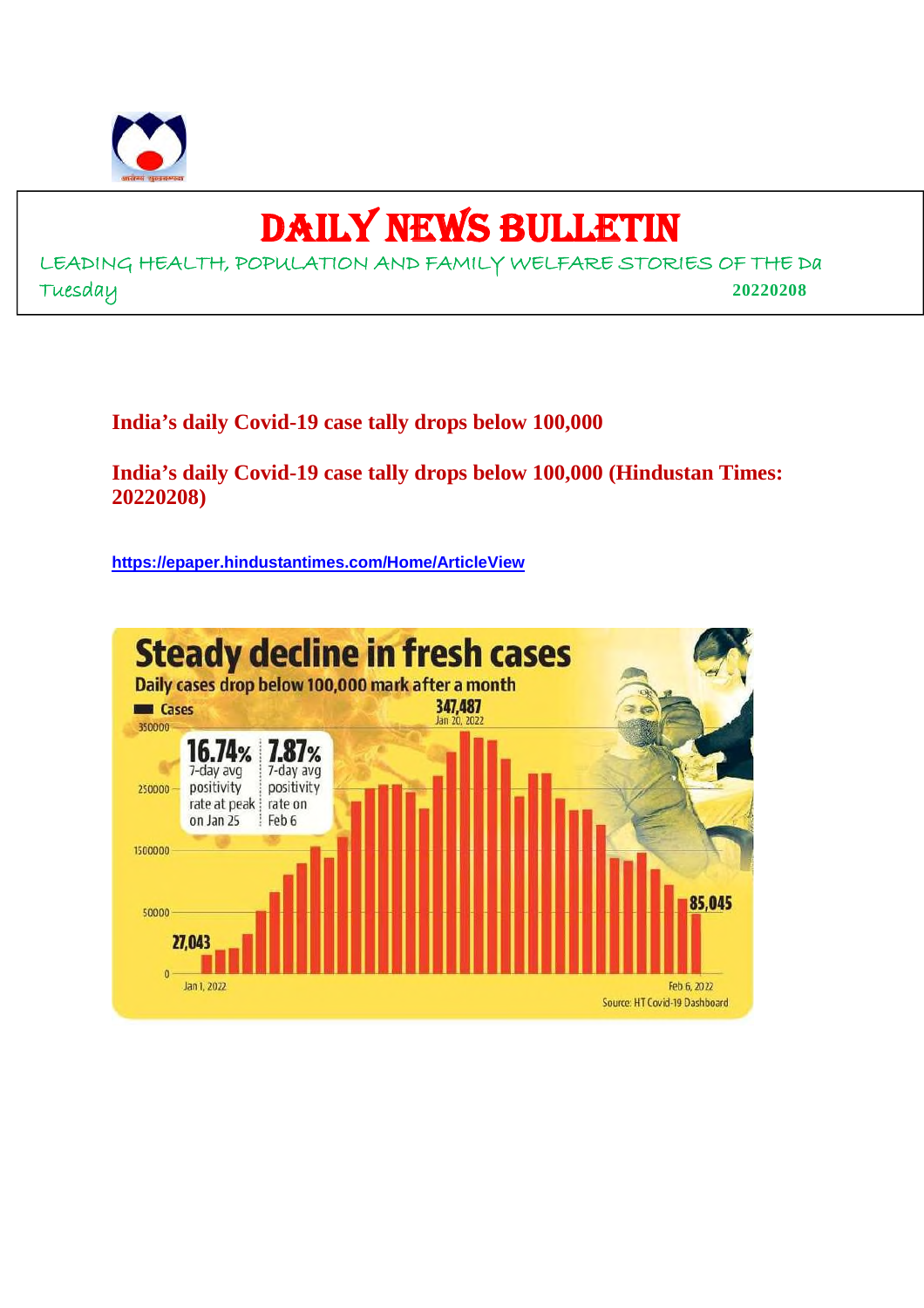For the first time in more than a month, the daily cases of Covid-19 across India have fallen below the 100,000 mark, highlighting how the third national wave of the infectious disease is contracting nearly as fast as it soared.

On Monday, there were 66,156new Covid-19 cases detected across India, as per HT's dashboard. A day earlier, the daily cases fell below 100,000 at 85,045 for the first time since January 5, or 32 days ago. For context on how much this number has dropped, just 18 days ago, there were more than four times as many cases – on January 20, there were 347,487 new infections of Covid-19 detected across India.

The total cases recorded in the country so far was 42,336,981on Monday, with 504,124fatalities.

The seven-day average of daily cases has dropped to 138,472 for the week ended Sunday. This number is generally used to denote a region's case curve as it evens out any probable drop in testing or hospital visits due during the weekends. This number has now dropped 56% from the peak level of 312,180 cases a day (on average) seen for the week ended January 25. In simpler terms, in less than two weeks since it touched a peak, the Indian case curve has already shrunk to more than half its volume.

The last time India's case curve was at this level was for the week ended January 10, or 27 days ago, HT's data shows.

"India is moving forward with great strength and vigour in its fight against Covid-19. With PM Narendra Modi's mantra of 'sabka prayas', we will win the battle against the pandemic," Union health minister Mansukh Mandaviya tweeted on Monday as he said that the total vaccinations in the country had crossed the 1.7 billion mark.

In Delhi, the number of cases recorded on Monday was 1,151, with a test positivity rate of 2.62%. Mumbai, meanwhile, reported 356 new cases – the lowest daily rise after December 21 last year.

Like all averages, the national figure hides a large variation in drop in infections across the country. However, a key factor to note is that contraction is now visible in every state in the country from peak levels seen in the past two months.

The biggest contraction has been recorded in Tripura, where the seven-day average of daily cases has dropped 93% from a peak of 1,087 cases a day for the week ended January 22. In West Bengal, cases have dropped 92% from 21,715 cases a day for the week ended January 15. Delhi is on the third spot with a 90% drop in cases from a January 15 peak of 23,529. Bihar and Jharkhand have similarly seen contractions of 90% and 87% respectively, data shows.

At the other end of the spectrum, Mizoram, with a 4% contraction from its peak, has seen cases shrink the least in the country. It is followed by Kerala, where cases have dropped 19% from peak third wave levels, and Ladakh that has seen a 21% contraction. Madhya Pradesh (cases down 35% from peak), and Nagaland (38%) wrap up the five states/UTs with the smallest drop in cases.

"The third wave is clearing ebbing; in fact, India attained the peak some two weeks back, and after that, the number of daily new cases has been going down, and it has fallen below 100,000... It is safe to say that the disease transmission has reduced nationally," said IIT-Hyderabad's M Vidyasagar, who is the chairman of the Covid-19 Supermodel Committee, which is tasked with creating a model to include best predictive analytics for forecasting of Covid-19 spread.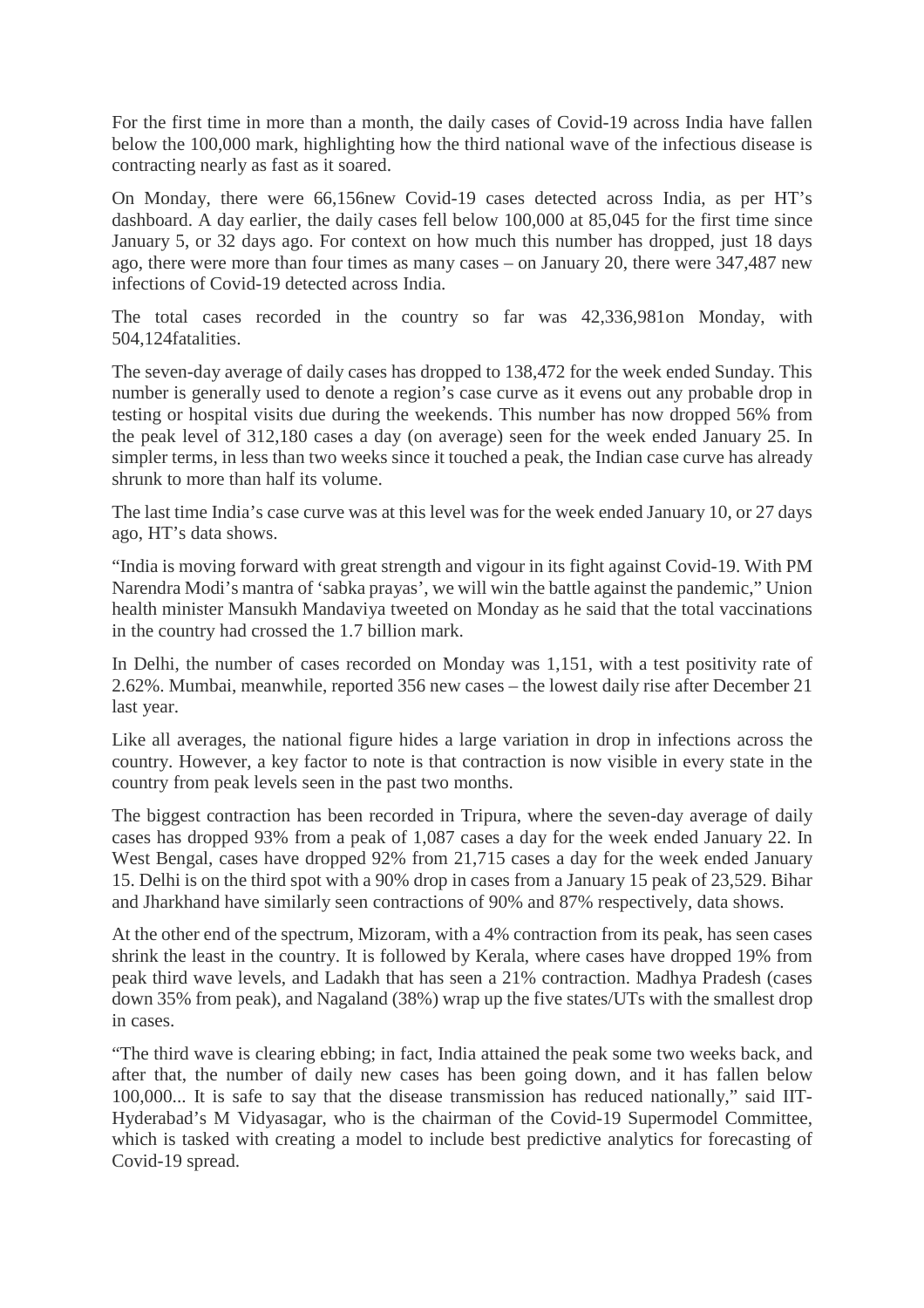Experts said the third wave, which has been driven by the highly transmissible Omicron variant, had fewer hospitalisations but that should not stop people from completing their vaccine doses, as they played a role in battling the surge.

"Low incidence of severe disease with Omicron should not make us complacent for receiving the vaccine (third dose for the vulnerable), which gives protection from infection and more so from severe disease. We all know that there is always a threat of 'new variants' and it is expected that being fully vaccinated would protect us from them, too," said Dr GC Khilnani, former head, pulmonary medicine department, All India Institute of Medical Sciences, Delhi.

Pregnancy (The Asian Age:20220208)

http://onlineepaper.asianage.com/articledetailpage.aspx?id=16151853

# **Pregnant women are not unfit**



**Example 2018**<br> **Example 2018**<br> **Commission** for Women<br>
(CDCW) sent a notice to<br>
the State Bank of India<br>
tory and illegal" its revised<br>
three months pregnant as tem-<br>
proratily unity<br>
there months pregnant as tem-<br>
prorat three months pregnant as tem-<br>porarily unfit' for work,<br>restraining them from joining<br>service, and saying they would<br>be allowed to resume work four months after they<br>delivered. DCW chief Swati<br>Maliwal said the guidelines<br>could affect the maternity benefits of women as provided under<br>the Code of Social Security 2020.<br>Paced with flak from various<br>quarters, the SBI subs with the revised guitariums.<br>
Medical experts point out that<br>
if the expectant mother has a<br>
non-complicated pregnancy and<br>
is healthy, she can continue to<br>
work even till the ninth month.

Companies and institutions<br>should not dictate when the<br>pregnant woman should take<br>maternity leave or re-join work<br>— let it be her choice, based<br>on her comfort level, they<br>asy. say. Doctors have<br>observed that women with uncomplicated with uncomplicated<br>pregnancies prefer to<br>take leave post-delivery for nurturing their new borns. As per the Indian Maternity Benefit<br>(Amendment) Act, 2017, an expectant woman is<br>entitled to six months of<br>paid maternity leave.

what difficult and may need a

break, say doctors.

#### LET MATERNITY LEAVE RE THE **WOMAN'S CHOICE**

**WOMAN'S CHOICE**<br> **Dr Niharika** feels that if the<br>
pregnancy scan reports are nor-<br>
mal and there is no previous his-<br>
tory of miscarriages, the woman has a family support system and<br>is comfortable working, she can

is comfortable working, she can<br>infinite her professional commitments till the minimal<br>mitments till the minimal commitments till the minimal<br>can take leave a month<br>delivery date and con-<br>delivery date and con-<br>delivery d

or some previously<br>exist-<br>main has integral and the main in the first the main in the first tell<br>them in the first of the senior of careful and advise them of<br>standards as main space of the senior space is says. Thight du working the eight to nine<br>months into the pregnancy is<br>not a problem. In the last couple for a provisem. In the last couple<br>of months, as the weight of the<br>baby increases, women feel some<br>pain, backache and psychologi-

cal stress. They require extra<br>effort at fitness.<br>"There are high risk women<br>who suffer from anaemia, gesta-<br>tional diabetes, high blood pressure, cardiac diseases, epilepsy, sure, caruac unseases, epinepsy,<br>placenta previa (low lying placenta, making normal delivery<br>impossible), or carry twins and triplets. Such women need a lot of rest," the doctor stresses



**FIGURES**<br>
T's important<br>
that workplaces<br>
the more accommodating<br>
modating the<br>
employees who<br>
are pregnant or<br>
who have recently<br>
deliverd. "There<br>
should be a separate room for the<br>
workplace,<br>
workplace,<br>
workplace,<br>
w available at the<br>workplace, work<br>from home should be

rom none should be<br>and place for breastfeeding<br>and place for breastfeeding<br>should also be provided if the<br>new mother wants to resume<br>work soon after delivery," says<br>Dr Kavya Priya.

#### **CORRIGENDUM**

The caption for the photo<br>published in Hyderabad<br>Chronicle on February 7 should<br>read as: "A file photo of<br>Vyayanthimala Ball, M.S.<br>Subbulakshmi, I.ata<br>Mangeshkar and Radha<br>Vishwanathan, in 1994, in<br>The armorium of the erro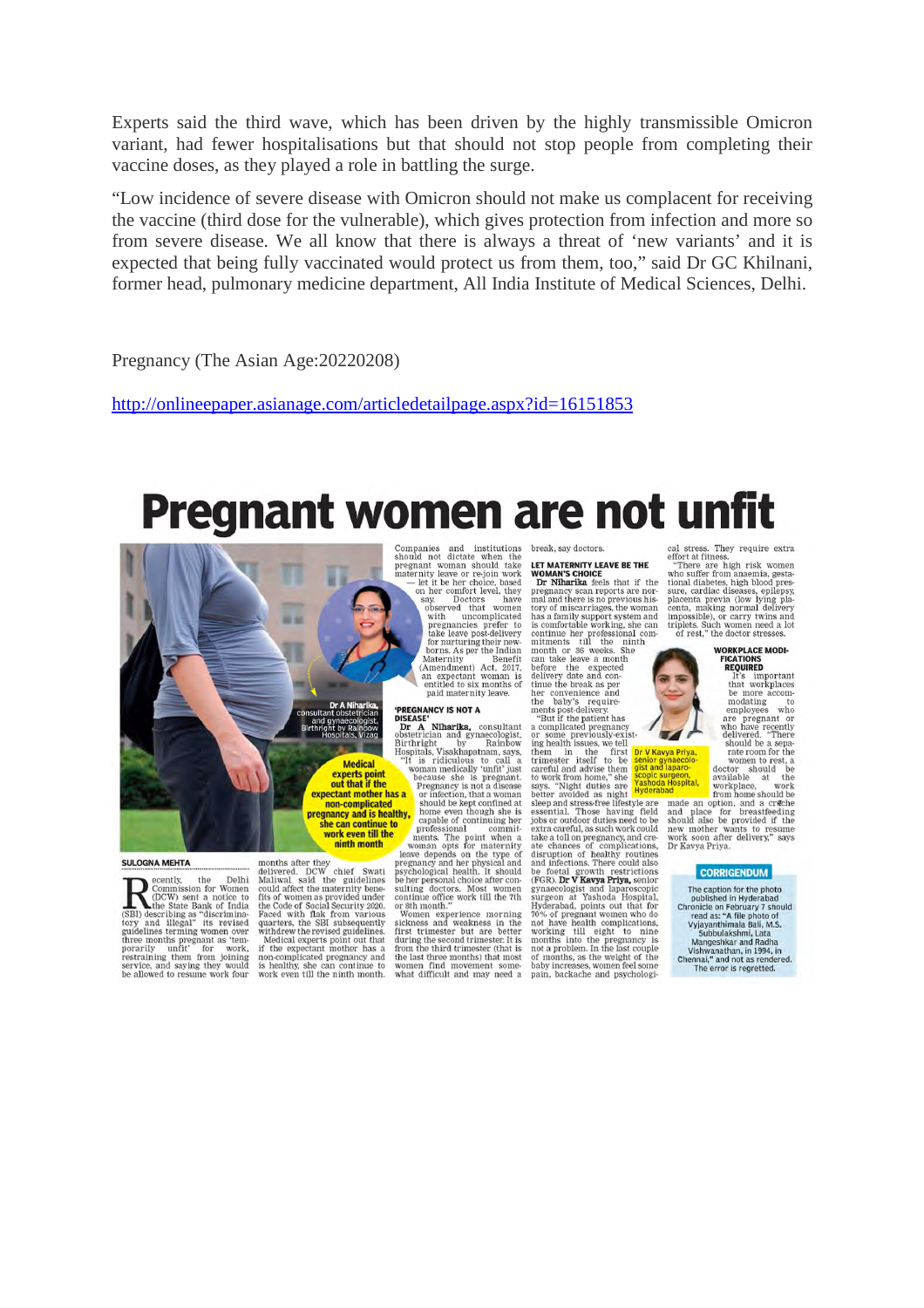#### **Health and immunity**

#### **Has your child tested positive for Covid-19? Follow these measures for better health, immunity**

**If your child is currently well enough to be taken care of at home, here are some measures you must take to ensure their good health and immunity, as suggested by Ayurvedic expert (The Indian Express:20220208)**

https://indianexpress.com/article/lifestyle/health/child-tested-positive-covid-19-measureshealth-immunity-7747278/

children, covid-19Resting, staying hydrated and sleeping are typically helpful. (Source: Pexels) As Covid-19 cases continue to rise, people perpetually remain worried for their health and immunity. While children remained the least affected during the first two waves, an increasing number of kids are getting infected by the virus in the third wave.

ALSO READ |In pandemic, Indian millennials, Gen Zs turned to podcasts to deal with stress: Report

To manage Covid-19 in kids, the Health Ministry also released guidelines last month. However, if your child is currently well enough to be taken care of at home, here are some measures you must take to ensure their good health and immunity, as suggested by Ayurvedic expert Dr Nitika Kohli.

"The good news is that most people with Covid-19 have mild symptoms and recover on their own. Resting, staying hydrated and sleeping are typically helpful," she said. Take a look.

Follow these measures if your child has tested positive for Covid-19.

Nutritious diet

The expert suggested to "give your child a light home-cooked diet and keep them well hydrated."

Tepid sponging

During Covid-19, your child is most likely to have a fever. In such cases, you can do tepid sponging.

ALSO READ |Is the N95 mask best for protection from the Omicron variant? Good hygiene

Ensuring good hygiene is quintessential to a healthy body. Thus, follow good hygiene practices like regular handwashing with soap.

Keep an oximeter handy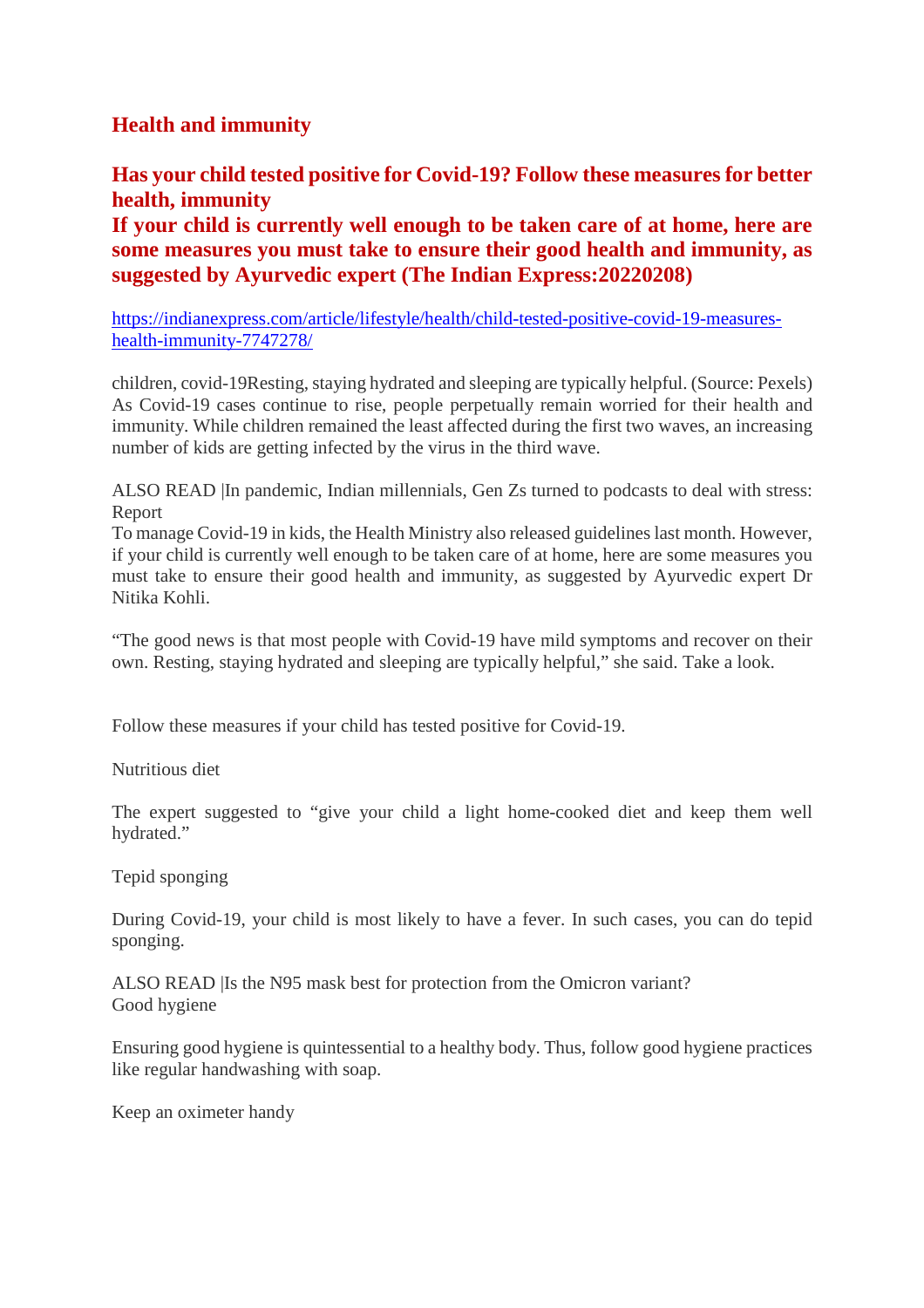Temperature and oxygen saturation may fluctuate during Covid-19 and thus, you must keep an oximeter handy. Make sure you record temperature and oxygen saturation with a pulse oximeter at home, every six hours.

Isolate your child

It is absolutely necessary to isolate your child in case of Covid-19 infection.

Wear mask

Dr Kohli said, "You and your child should wear a surgical mask and change it after eight hours of continuous wear."

Protective measures

You must strictly adhere to personal protective measures for yourself and your child, she suggested.

Consult a doctor

It is recommended to take medical advice before giving any medicine to your child.

 For more lifestyle news, follow us on Instagram | Twitter | Facebook and don't miss out on the latest updates!

 $\triangle$  The above article is for information purposes only and is not intended to be a substitute for professional medical advice. Always seek the guidance of your doctor or other qualified health professional for any questions you may have regarding your health or a medical conditio

#### **Cancer treatment**

#### **A cancer treatment makes leukemia vanish but creates more mysteries (The Indian Express:20220208)**

The treatment involves removing T cells, white blood cells that fight viruses, from a patient's blood and genetically engineering them to fight cancer. Then the modified cells are infused back into a patient's circulation.

https://indianexpress.com/article/lifestyle/health/a-cancer-treatment-makes-leukemia-vanishbut-creates-more-mysteries-7760489/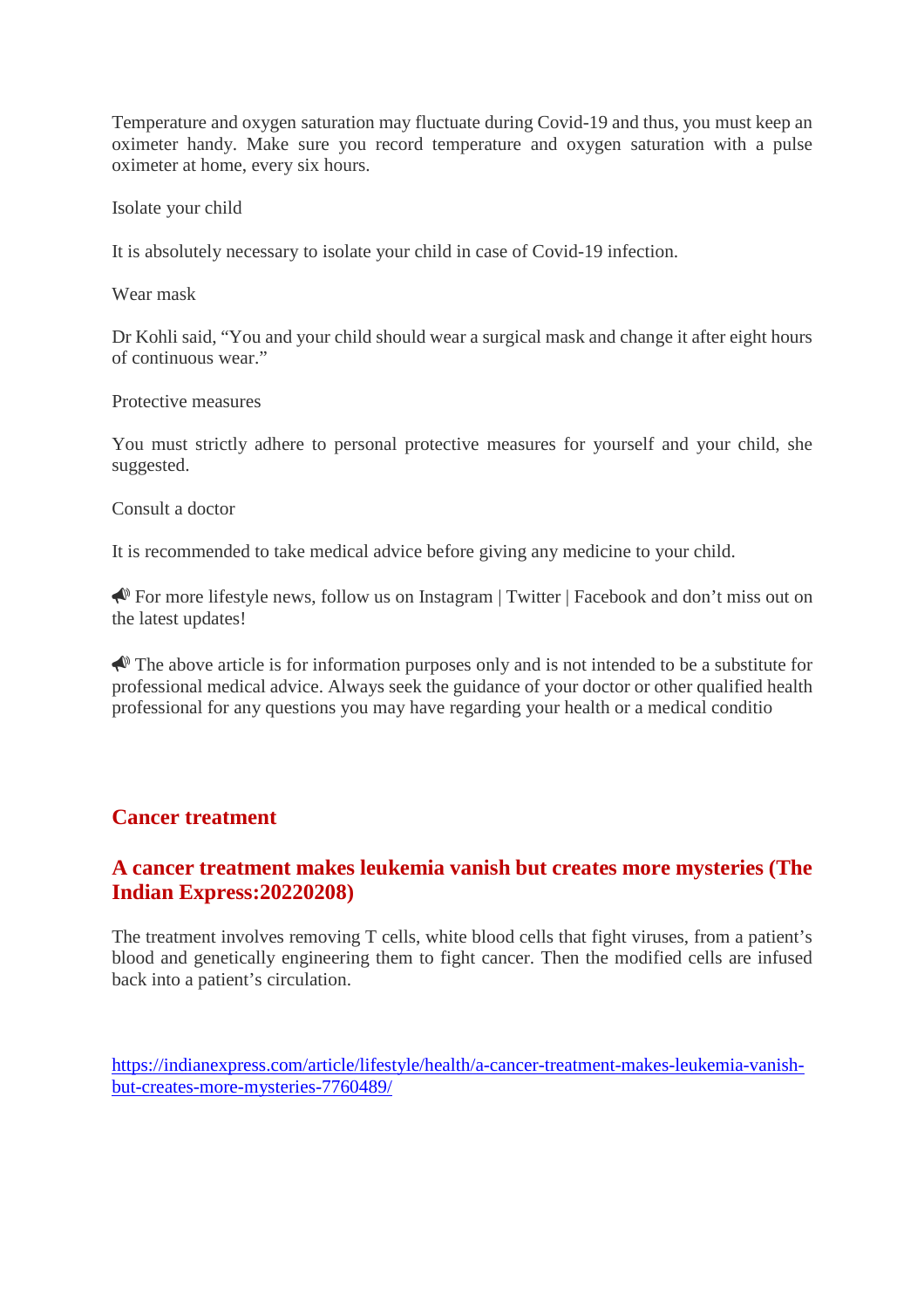leukemia treatmentIn an undated image provided by Olson family photo, Doug Olson in Bend, Ore., in December 2021. In 2010, Olson became one of three patients to undergo CAR T cell therapy as part of a clinical trial. (Olson family photo via The New York Times) By Gina Kolata

Doug Olson was feeling kind of tired in 1996. When a doctor examined him, she frowned.

"I don't like the feel of those lymph nodes," she said, poking his neck.

She ordered a biopsy. The result was terrifying. He had chronic lymphocytic leukemia, a blood cancer that mostly strikes older people and accounts for about one-quarter of new cases of leukemia.

"Oh, lordy," Olson said. "I thought I was done for."

He was only 49 and, he said, had always been healthy.

Six years went by without the cancer progressing. Then it started to grow. He had four rounds of chemotherapy, but the cancer kept coming back. He had reached pretty much the end of the line when his oncologist, Dr. David Porter at the University of Pennsylvania, offered him a chance to be among the very first patients to try something unprecedented, known as CAR T cell therapy.

In 2010, he became the second of three patients to get the new treatment.

At the time, the idea for this sort of therapy "was way out there," said Dr. Carl June, the principal investigator for the trial at Penn, and he had tempered his own expectations that the cells he was providing to Olson as therapy would survive.

"We thought they would be gone in a month or two," June said.

ALSO READ |World Cancer Day 2022: Recognising and understanding the inequities in cancer care in the country

Now, a decade later, he reports that his expectations were completely confounded. In a paper published Wednesday in Nature, June and his colleagues, Dr. J. Joseph Melenhorst and Porter, report that the CAR T treatment made the cancer vanish in two out of the three patients in that early trial. All had chronic lymphocytic leukemia. The big surprise, though, was that even though the cancer seemed to be long gone, the CAR T cells remained in the patients' bloodstreams, circulating as sentinels.

"Now we can finally say the word 'cure' with CAR T cells," June said.

Although most patients will not do as well, the results hold out hope that, for some, their cancer will be vanquished.

But mysteries remain.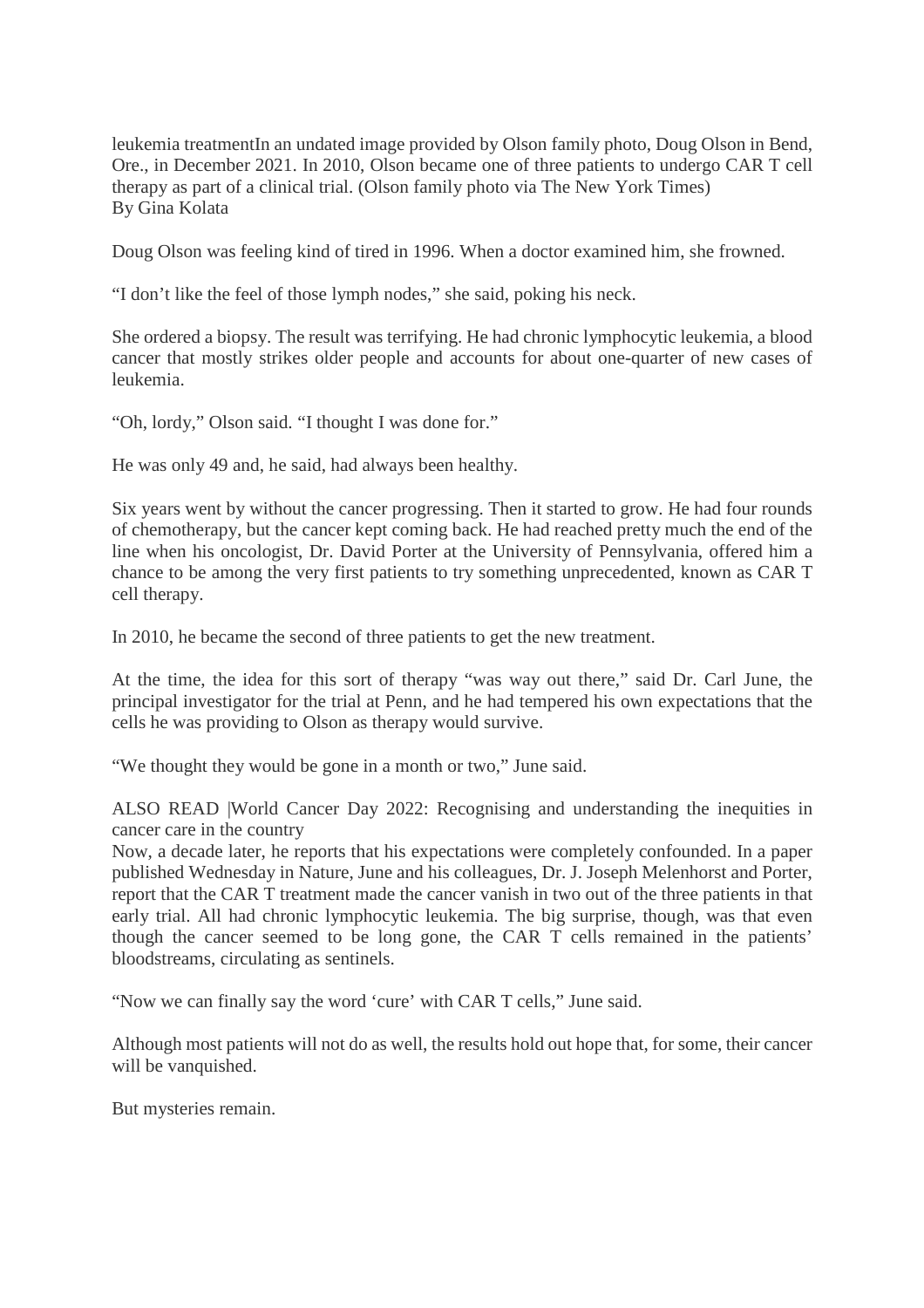The treatment involves removing T cells, white blood cells that fight viruses, from a patient's blood and genetically engineering them to fight cancer. Then the modified cells are infused back into a patient's circulation.

In the case of chronic lymphocytic leukemia, the type that Olson had, the cancer involved B cells, the antibody-forming cells of the immune system. A patient's T cells are taught to recognize B cells and destroy them. The result, if the treatment succeeded, would be to destroy every B cell in the body. Patients would be left with no B cells but also no cancer. They would require regular infusions of antibodies in the form of immunoglobulin infusions.

The therapy has helped many with blood cancers and has proved particularly effective in patients with acute leukemias and other blood cancers. By contrast, those like Olson with chronic lymphocytic leukemia, also known as CLL, have seen less success. Among those with that cancer, about one-third to one-fifth go into remission with CAR T therapy, but many whose cancers disappear later relapse.

"The question is not only why some patients relapse or are resistant to therapy, but why are some patients cured?" said Dr. John F. DiPersio, chief of the division of oncology at Washington University in St. Louis, who was not involved in the study.

The CAR T treatment has also caused serious side effects in some patients, like high fevers, comas, dangerously low blood pressure and even death — although in most patients, the alarming symptoms resolve. It has not yet worked in people with the solid tumors found in conditions like breast and prostate cancer.

ALSO READ |Experts weigh in on the importance of mental health care in cancer treatment Just as strange as the inability of CAR T to help most cancer patients is the fate of those modified T cells in the cured patients.

The genetic modification involved a subset of T cells known as CD8 cells, which are assumed to be the ones that actually kill the cancer. They are the assassins of the immune system.

But assassins need helpers, and for the CD8 cells, the helpers are another group of T cells known as CD4 cells.

At first, the CD8 cells seemed to be acting exactly as was hoped in June's study. The modified CD8 T cells almost immediately killed between 3 1/2 and 7 pounds of cancer cells in the bodies of Olson and the first patient in the study, William Ludwig, who was also cured of his cancer but died last year from COVID-19.

After the CD8 cells did their job, they remained in the blood, but, unexpectedly, they turned into CD4 cells. And when the Penn investigators removed CD4 cells from the blood of Ludwig and Olson, they saw that those cells could kill B cells in the laboratory. The CD4 cells had turned into assassins or, DiPersio noted, "at least guardians that can keep the tumor cells at bay and undetectable in the patient for years."

Could the CD4 cells remain in the blood with no cancer cells to kill? Or were they there because the leukemia was not really gone but instead kept trying to return, only to be attacked by CD4 cells?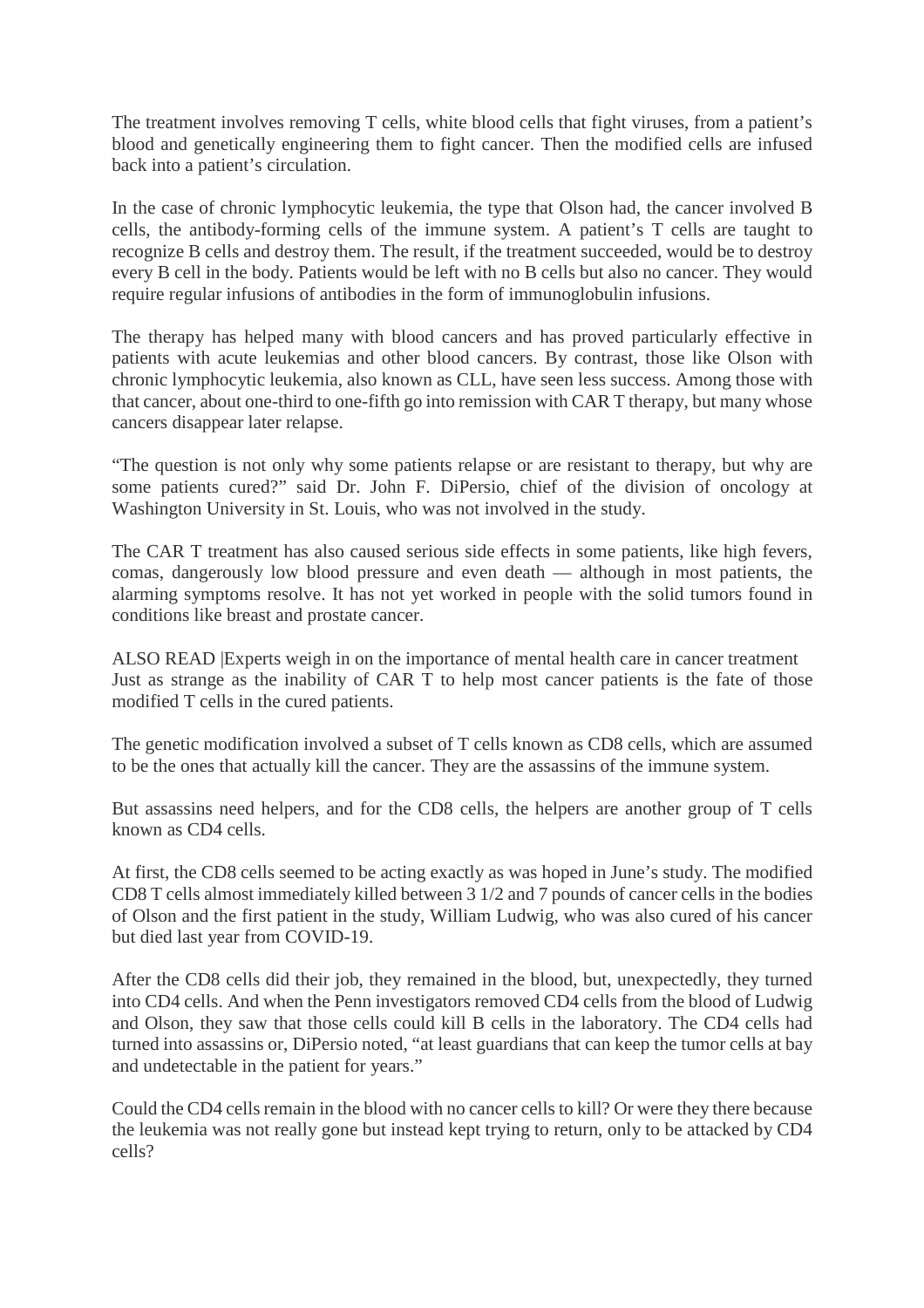"We can't find any leukemia cells in Doug," June said. But, he added, perhaps they are still there in tiny quantities and emerging, only to be knocked back by CD4 cells, "like whack-amole," he said.

He suspects, though, that the CD4 cells are more like guards.

"The leukemia is gone, but they stay on the job," he said.

Whatever the mechanism, Porter said, the result "is beyond my wildest imagination."

"Oncologists don't use words like 'cure' lightly or easily or, frankly, very often," he said. "I guarantee that it's not being used lightly. The patients we treated had far advanced disease," he noted, adding, "the biggest disappointment is that it doesn't work all the time."

#### **WHO**

#### **WHO chief says discussed collaboration on Covid origins with Chinese premier (The Tribune: 20220208)**

https://www.tribuneindia.com/news/world/who-chief-says-discussed-collaboration-on-covidorigins-with-chinese-premier-367339

WHO chief says discussed collaboration on Covid origins with Chinese premier Tedros Adhanom Ghebreyesus. File photo

The head of the World Health Organization said on Saturday he had discussed with Chinese Premier Li Keqiang the need for stronger collaboration on the origins of Covid-19, a subject of controversy that has strained Beijing's relations with the West.

Tedros Adhanom Ghebreyesus has previously pressed China to be more forthcoming with data and information related to the origin of the virus.

"Pleased to meet with Premier Li Keqiang," Tedros tweeted.

"We discussed Covid-19 and the need for an aggressive effort on VaccinEquity this year to vaccinate 70% of all populations," he said, referrring to the WHO campaign for fair access to vaccines around the world.

"We also discussed the need for stronger collaboration on Covid-19 virus origins, rooted in science and evidence," he added.

The WHO last year established the Scientific Advisory Group on the Origins of Novel Pathogens (SAGO) and called on China to supply raw data to help any new investigation. China declined, citing patient privacy rules.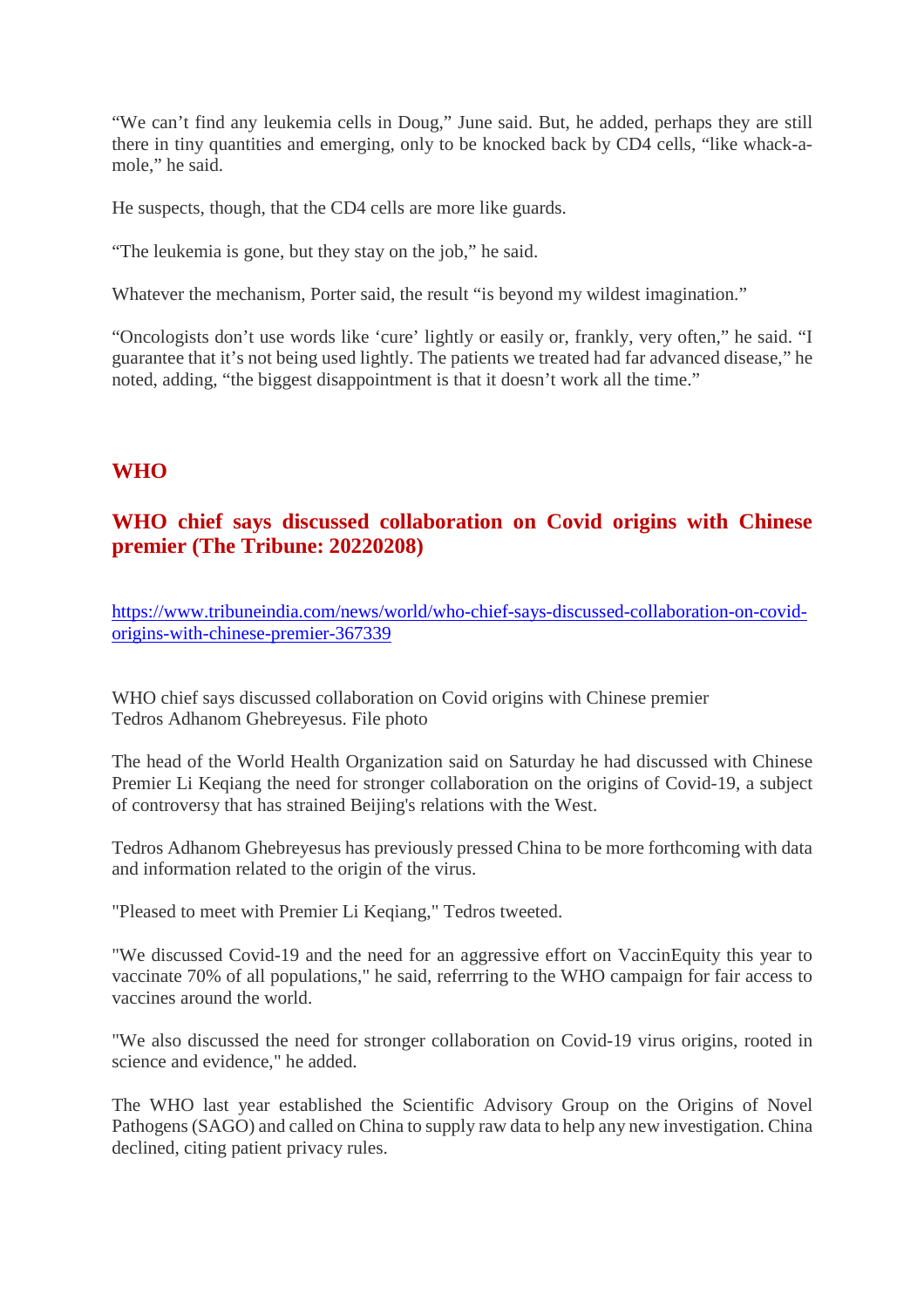China has consistently denied allegations that the virus was leaked from a specialist laboratory in the city of Wuhan, where Covid-19 was first identified at the end of 2019.

A joint study by China and the WHO published last year all but ruled out the theory that Covid-19 originated in a laboratory, saying that the most likely hypothesis was that it infected humans naturally, probably via the wildlife trade.

Last November, China said a declassified US intelligence report saying it was plausible that the pandemic originated in a laboratory was unscientific and had no credibility.

#### **Triple-vaccination**

#### **Triple-vaccinated can fight Omicron well: Study (The Tribune: 20220208)**

https://www.tribuneindia.com/news/world/triple-jabbed-can-fight-omicron-well-study-367204

Triple-vaccinated can fight Omicron well: Study

Worshippers practise social distancing as they pray at Wong Tai Sin Temple during Lunar New Year celebrations in Hong Kong. Reuters

People who are triple-vaccinated against Covid develop a high-quality antibody response that can neutralise the Omicron variant efficiently, according to a study.

This also applies to people who are infected with the virus thrice, to those having recovered and then received two vaccinations, and to double-vaccinated individuals who experience a breakthrough infection, the researchers said.

The study, published recently in journal Nature Medicine, tracked the antibodies of vaccinated and recovered individuals for two years.

The participants comprised 98 recovered persons and 73 people without prior infection. Both groups were offered vaccination with the mRNA-based Pfizer vaccine.

The researchers from Technical University of Munich (TUM) in Germany found that a total of three exposures to the viral spike protein lead to production of virus neutralising antibodies that are high in quantity as well as quality.

These high-quality antibodies bind to the viral spike protein more vigorously, and are also capable of effectively fighting the Omicron variant.

The spike protein is used by the SARS-CoV-2 virus to enter and infect the cells.

The team found the same effect in triple-vaccinated people, in those who had recovered from Covid and then had two vaccinations, and double-vaccinated people who then had a breakthrough infection.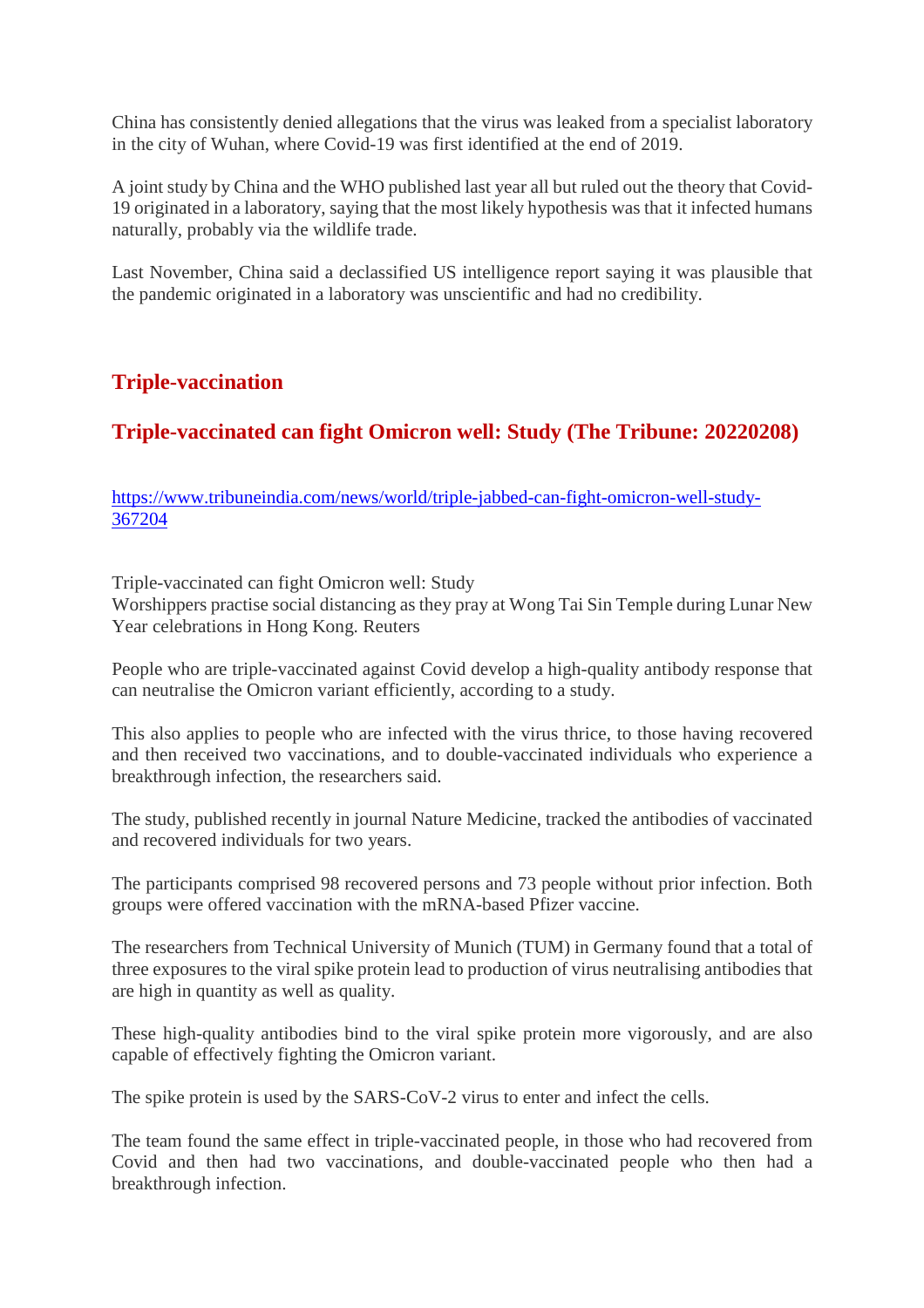"The immunity built up or strengthened by means of vaccination is key to effective protection against future variants of the virus," said Percy Knolle, professor at TUM.

"A recent breakthrough infection — as irritating and undesirable as it is — has in fact the same effect as an additional vaccination on this important arm of the immune system," Knolle said. —

#### **ICMR**

### **3rd Covid wave hit youth more: ICMR (The Tribune: 20220208)**

https://www.tribuneindia.com/news/nation/3rd-wave-hit-youth-more-icmr-366806

The third wave of Covid-19 affected younger people more than during the second wave, with sore throat the most common symptom.

Govt: patients needn't postpone surgeries

The Health Ministry said Covid patients who require surgery — urgent or elective — need not postpone the same anymore. This new guidance is in contrast to the one issued during the first and second waves wherein infected patients were advised to wait for eight weeks until recovery to get operated.

An analysis by the Indian Council of Medical Research (ICMR) of 1,520 (564 fully jabbed and 956 unvaccinated/half jabbed) Covid patients admitted to 37 hospitals between November 15, 2021, and January 17, 2022, revealed the mean age of those hospitalised at 44 years against 55 years during the second wave.

Nearly half (46 per cent) of the hospitalised had comorbidities and all symptoms were less severe as compared to the second wave.

Among fully vaccinated, 10.2 per cent died — 91 per cent of them had comorbidities. Among the unvaccinated, the death rate was 22 per cent with 83 per cent reporting comorbidities. "The third wave affected the young more; severe symptoms were nil. Comorbidities and vaccination were the main drivers in the level of disease. The bottom line is vaccines save lives," ICMR chief Balram Bhargava said.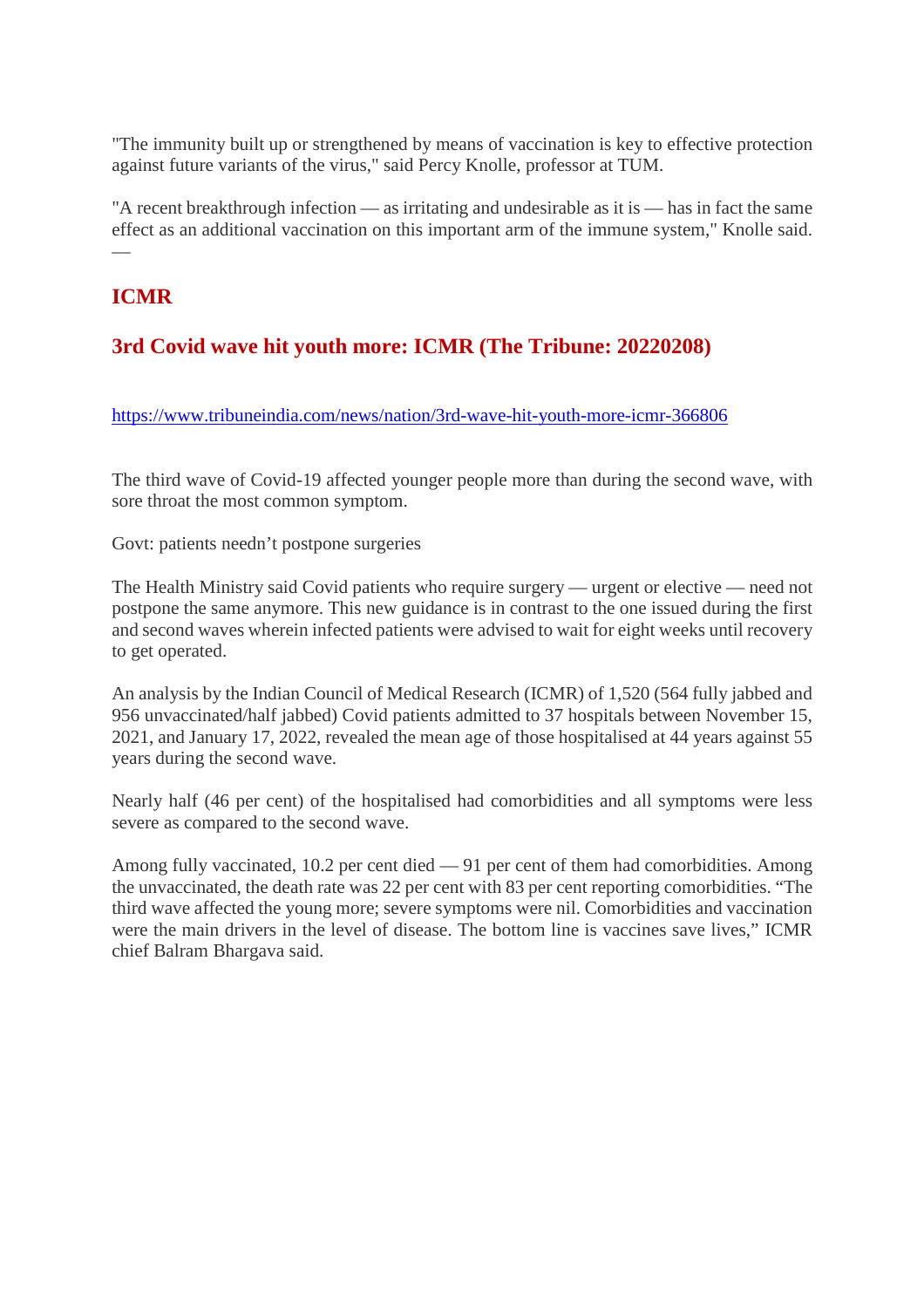#### **Coronavirus**

#### **Coronavirus: Scientists find "cryptic" variants in wastewater (The Tribune: 20220208)**

https://timesofindia.indiatimes.com/life-style/health-fitness/health-news/coronavirusscientists-find-cryptic-variants-in-wastewater/articleshow/89406063.cms

A team of US researchers has detected at least four "cryptic" variants of SARS-CoV-2, the virus that causes Covid-19, in samples of wastewater from New York City's public sewer system.

Marc Johnson, Professor of molecular microbiology and immunology at the University of Missouri and a co-corresponding author on the study, believes the results suggest the "cryptic" mutations they identified in New York City could be linked to possible animal origins.

While these origins have not been verified yet, he believes one possible source could be the rats that frequent New York City's sewer system.

The findings are published in Nature Communications journal.

"For instance, we still don't know where the Omicron variant came from, but it had to come from somewhere," Johnson said.

"These variants are bubbling up everywhere, including Omicron, which eventually spilled into the general population and wreaked havoc. We think these weird lineages could be where the next variant of Covid-19 comes from."

The researchers have been sampling wastewater from 14 treatment plants in New York City since June 2020.

#### **Coronavirus: Alpha, Beta, Gamma, Delta, Omicron**

#### **Coronavirus: Alpha, Beta, Gamma, Delta, Omicron; know what studies say about next**

**TIMESOFINDIA.COM | Last updated on -Feb 7, 2022, 16:00 ISTShare fbsharetwsharepinshareComments (1) (The Times of India: 20220208)**

https://timesofindia.indiatimes.com/life-style/health-fitness/health-news/coronavirus-alphabeta-gamma-delta-omicron-know-what-studies-say-aboutnext/photostory/89404397.cms?picid=89404447

01/4COVID-19 pandemic is the third recorded outbreak of a coronavirus

Nobody is unknown to coronavirus and the havoc it has wreaked on humanity since 2020. Considered to have been one of the biggest pandemics in the history of humankind, the coronavirus induced COVID-19, is still infecting millions of people worldwide with its emerging variants.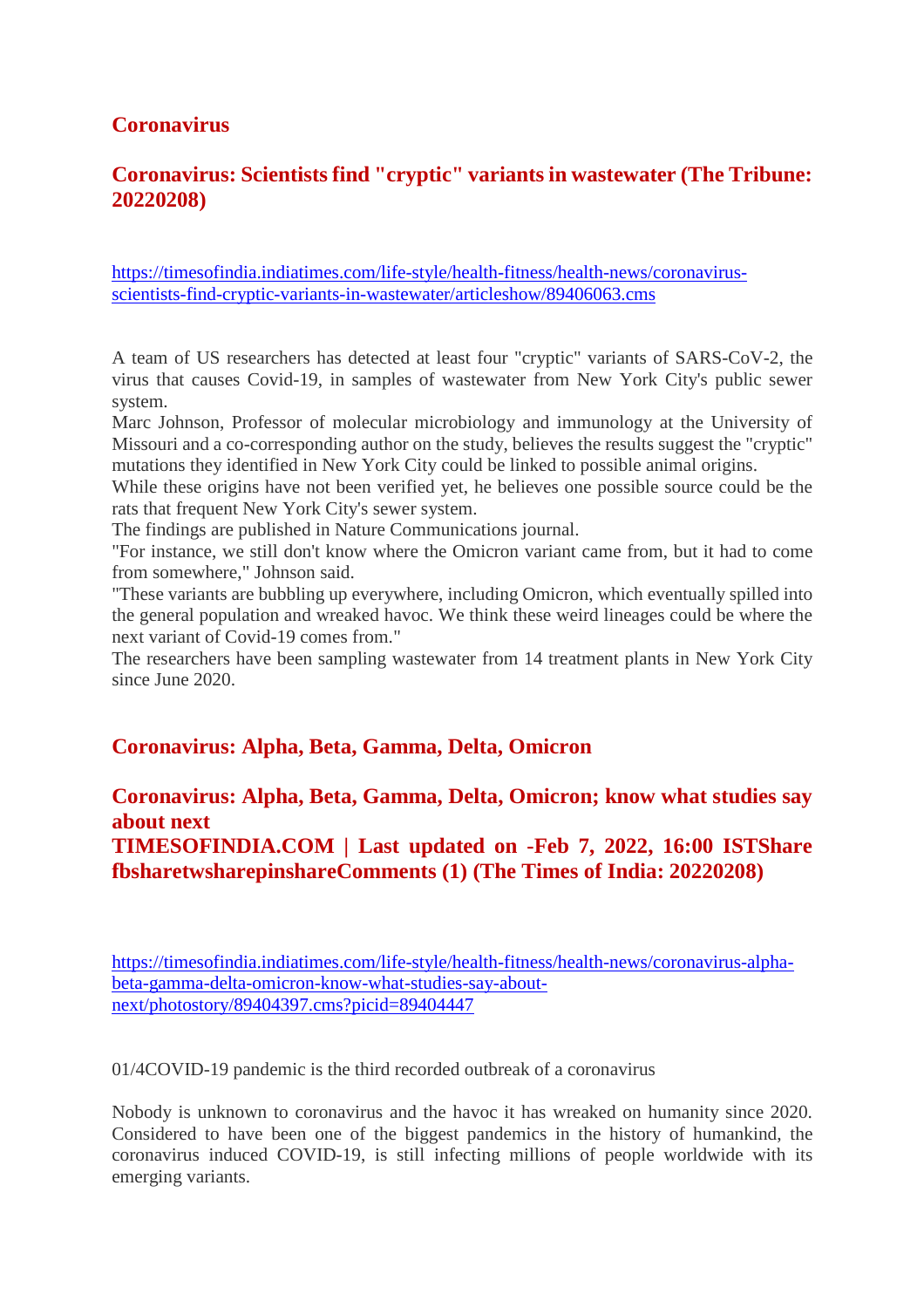As per an NCBI paper, the COVID-19 pandemic is the third recorded outbreak of a coronavirus, with the 2002 sudden acute respiratory syndrome (SARS, SARS-CoV-1 or SARS-CoV) and the 2012 Middle East respiratory syndrome (MERS or MERS-CoV) epidemics preceding it.

#### 02/4Coronavirus variants

Viruses change over time. While most viruses do not change their properties, in many others important properties associated with the severity, performance of vaccines, therapeutic medicines, and diagnostic tools change drastically, posing a threat to mankind. This is how variants are formed.

Depending on their risk to public health, the World Health Organisation (WHO) classifies coronaviruses as either variants of concern or variants of interest.

The variants of concern have a detrimental effect on the infected people. These variants have increased transmissibility, and virulence.

#### **Coronavirus**

#### **Coronavirus: Indian scientists claim to have designed vaccine against all variants (The Times of India: 20220208)**

https://timesofindia.indiatimes.com/life-style/health-fitness/health-news/coronavirus-indianscientists-claim-to-have-designed-vaccine-against-all-variants/articleshow/89404244.cms

Indian scientists claim to have designed a universal vaccine that can be effective against all variants of the coronavirus, which triggered the once-in-a-century pandemic two years back. With new variants of the SARS-COV-2 virus triggering fresh waves of the highly infectious disease, scientists at the Kazi Nazrul University, Asansol and Indian Institute of Science Education and Research, Bhubaneshwar have designed a peptide vaccine which they claim could protect against any future variants of the coronavirus.

Their research has been accepted for publication in the Journal of Molecular Liquids that is devoted to fundamental aspects of structure, interactions and dynamic processes in simple, molecular and complex liquids.

"In this study, we employed immunoinformatic approaches to design AbhiSCoVac - a multiepitope multi-target chimeric peptide that would be able to generate protective immunity against all six virulent members of the family hCoV-229E, hCoV-HKU1, hCoV-OC43, SARS-CoV, MERS-CoV as well as SARS-CoV-2," the researchers said.

"The designed vaccine was found to be highly stable, antigenic and immunogenic," the researchers Abhigyan Choudhury and Suprabhat Mukherjee from Kazi Nazrul University and Parth Sarthi Sen Gupta, Saroj Kumar Panda, and Malay Kumar Rana from IISER, Bhubaneshwar said.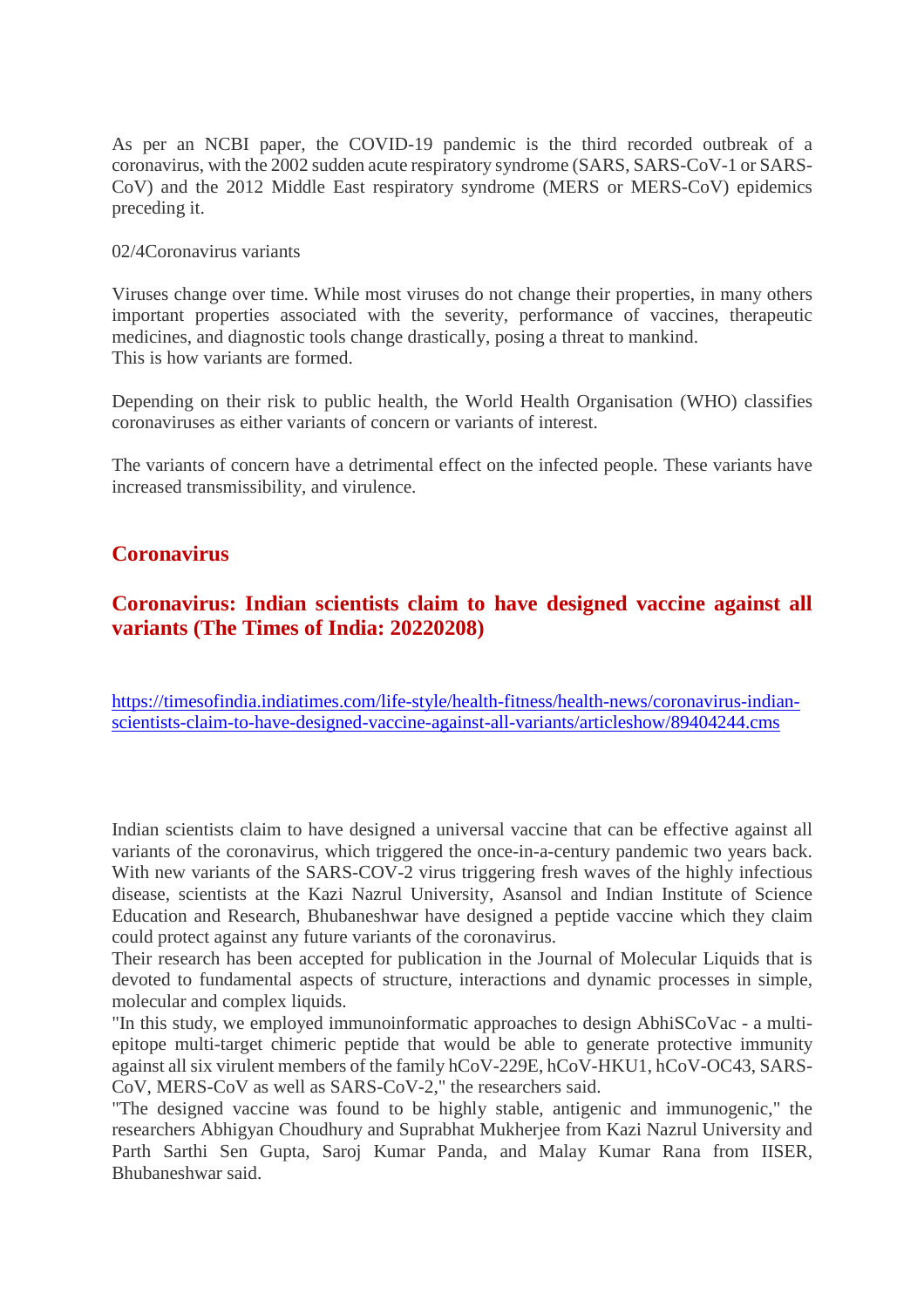Choudhary said the team of researchers developed the vaccine using computational methods and the next stage would involve the production of the vaccine which would be followed by testing.

"This vaccine is one of a kind. No other vaccine in the world has been designed to cope with all the Coronaviridae family viruses at a single time," he told PTI.

He said the researchers had first identified various conserved regions in the spike protein of the six different viruses that undergo very few mutations and thus change a little in the course of pandemic.

Also, these regions of the protein identified are highly immunogenic which means they can produce high levels of immune memory in the body that is required to protect against the viruses, he said.

"Unlike other vaccines, these identified were selected after they have shown high binding strengths with a protein called TLR4 - the same protein responsible for detecting SARS-COV-2 viruses in the body and initiating the immune responses," Choudhary said.

"We also simulated injection of the vaccine into virtual patients and have found that this vaccine is highly capable of protecting the recipient from the viruses," he said.

#### **Coronavirus prevention**

### **Coronavirus prevention: Know what you can and can't do post COVID vaccination The Times of India: 20220208)**

https://timesofindia.indiatimes.com/life-style/health-fitness/health-news/coronavirusprevention-know-what-you-can-and-cant-do-post-covidvaccination/photostory/83806855.cms

01/8What you can and can't do post COVID vaccination

The novel coronavirus has become a tragic part of our lives and currently, there seems to be no escape from it. That being said, COVID vaccines have become our only means of hope and the only way we can protect ourselves from the virus. Since the rollout of the vaccines in and around the world, millions of people have already got themselves vaccinated and many more are looking forward to it.

However, those who are fully vaccinated continue to wonder whether the vaccine jabs provide them the freedom to travel, meet their loved ones and live life like they did before the pandemic hit them.

#### READMORE

02/8Vaccination may avoid severe infection, but you can still get COVID-19

The most dangerous aspect of SARs-COV-2 virus is its unpredictability. Some have mild, moderate or severe infections, while others have no symptoms at all. Therefore, during such unpredictable times, vaccinations are the only mode of protection against COVID-19. But if you are vaccinated, it is important to remember that vaccines can provide you with a certain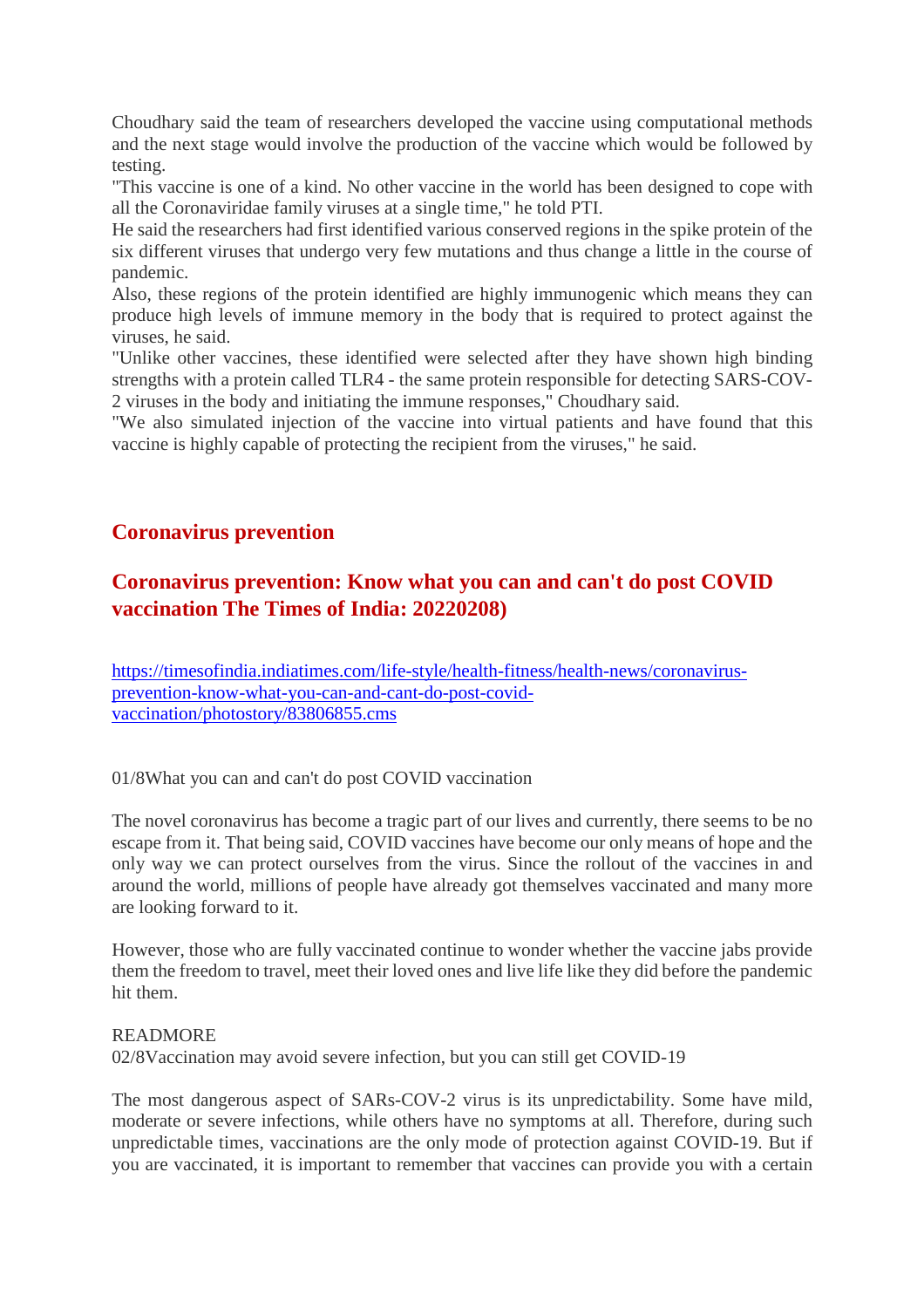level of protection and can avoid severe infections and hospitalization. However, it does not make you less susceptible to the virus and you can still contract the illness and transmit it to others, especially the most vulnerable people in the society.

That said, the Centre for Disease Control and Prevention (CDC) on Monday, issued new guidelines, stating what vaccinated people can and cannot do post-vaccination.

Read more:Coronavirus Vaccine: Reluctant to take the COVID-19 shot? Experts clear the air around vaccination

#### **Tier-2 antibodies against HIV Pennsylvania,**

#### **Scientists develop immunogen that produces tier-2 antibodies against HIV Pennsylvania, (New Kerala: 20220208)**

https://www.newkerala.com/news/2022/20749.htm

: Nearly four decades after its discovery, HIV has killed 36.3 million people, with no vaccine in sight. And many people are still not open in talking ab-> View it--> https://www.newkerala.com/news/2022/20749.htm

#### **Mental health disorders**

#### **Resilience training and co-curricular activities in schools help prevent mental health disorders: (New Kerala: 20220208)**

School is the place that forms the foundation of what a person grows up to be. But what if children develop mental health d-> View it--> https://www.newkerala.com/news/2022/20690.htm

#### **Leprosey**

#### **WHO Goodwill Ambassador calls for renewed focus on Leprosy through 'Don't Forget Leprosy' campaign (New Kerala: 20220208)**

The Covid-19 pandemic has increased the challenges and brought greater neglect, especially for marginalised/ people affected by Lepro-> View it--> https://www.newkerala.com/news/2022/20610.htm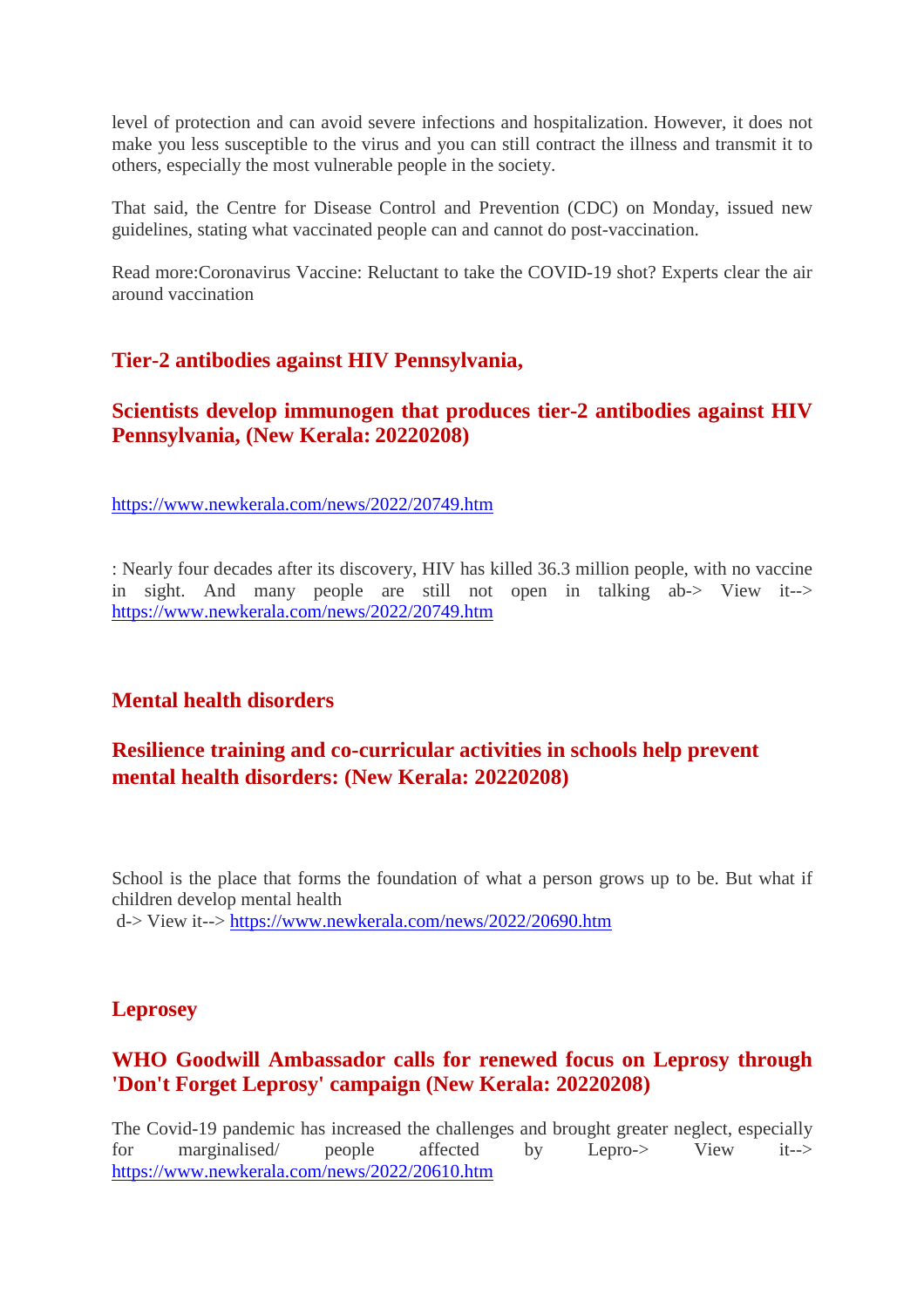#### **SARS-CoV-2**

#### **Scientists detect novel Covid variants in NYC wastewater (New Kerala: 20220208)**

: A team of US researchers has detected at least four "cryptic" variants of SARS-CoV-2, the virus that causes Covid-19, in samples of wastewater from New York City's public sewe-> View it--> https://www.newkerala.com/news/2022/20537.htm

#### **Moderate exercise Study suggests moderate exercise program could improve cancer treatment outcomes (New Kerala: 20220208)**

[England], February 6: Researchers have suggested that a moderate exercise programme could improve the success of chemotherapy treatment in oesophageal cancer pat-> View it--> https://www.newkerala.com/news/2022/20363.htm

#### **Corona Live**

#### **Corona Live: बीते24 घंटम70 हजार सेभी कम मामले, लेिकन मतृ ककसं या नेबढ़ाई िचतं ा (Amar Ujala: 20220208)**

https://www.amarujala.com/live/india-news/coronavirus-cases-in-india-8-february-live-updates-covid19-in-india-activecases-corona-death-today-health-ministry-updates

Coronavirus Cases In India 8 february Live Updates, Covid19 in India, Active Cases, Corona Death today, Health ministry Updates

देश में कोरोना संकट का दौर जारी है। इस महामारी से निपटने के लिए राज्य से लेकर केंद्र सरकार तक कई एहतियाती कदम उठा रही है। इन सब के बीच संसद में अब विपक्ष कोरोना महामारी की स्थिति पर केंद्र सरकार से सवाल भी कर रहा है। इसी क्रम में सोमवार को जल शक्ति राज्य मंत्री बिश्वेश्वर टुडू ने कोरोना काल में गंगा नदी में फेंके गए शवों के बारे में लिखित में जवाब दिया। उन्होंने कहा कि गंगा नदी में फेंके गए कोरोना से संबंधित शवों की संख्या के बारे में उन्हें जानकारी उपलब्ध नहीं है। कोरोना से जड़े हर अपडेट के लिए बने रहें अमर उजाला के साथ... लाइव अपडेट

09:20 AM, 08-FEB-2022 बीते 24 घंटे में कोरोना के 67,597 नए मामले,  $1188$  की मौत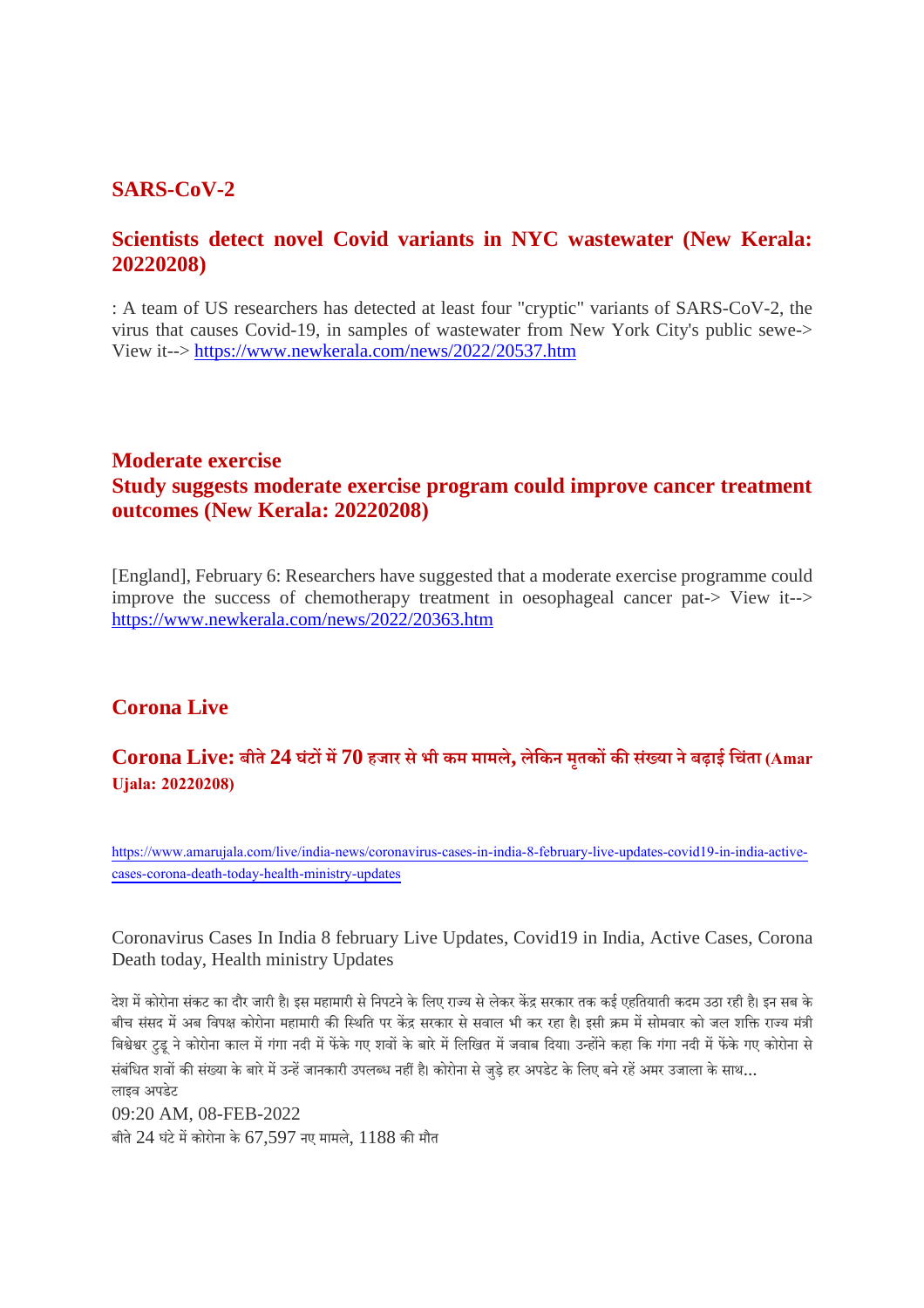देश में बीते 24 घंटों में कोरोना मरीजों की संख्या में कमी तो आई है लेकिन मतकों की संख्या ने एक बार फिर से चिंता बढ़ा दी है। स्वास्थ्य मंत्रालय के अनसार बीते 24 घंटों में कोरोना के 67 हजार 597 मामले सामने आए हैं और  $1188$  लोगों की मौत हो गई। इस दौरान  $1$  लाख,  $80$  हजार,  $456$  लोग स्वस्थ भी हो गए।

08:51 AM, 08-FEB-2022

भारत में कल कोरोना वायरस के लिए  $13,46,534$  सैंपल टेस्ट किए गए

भारतीय चिकित्सा अनसंधान परिषद (ICMR) की रिपोर्ट के अनसार भारत में कल कोरोना वायरस के लिए  $13.46.534$  सैंपल टेस्ट किए गए, कल तक कुल  $74,29,08,121$  सैंपल टेस्ट किए जा चुके हैं।

07:53 AM, 08-FEB-2022

मिजोरम में कोरोना के 2000 से अधिक मामले

मिजोरम में बीते 24 घंटों में कोरोना वायरस के 2,224 नए मामले सामने आए और इस दौरान किसी की मौत नहीं हुई।

कुल मामले: 1,88,109

सिय मामले: 13,991

कुल िडचाज: 1,73,495

कुल मृत्यु: 623

07:52 AM, 08-FEB-2022

कोरोना काल में गंगा में बहे शवों की संख्या की जानकारी नहीं: केंद्र सरकार

जल शक्ति राज्य मंत्री बिश्वेश्वर टड ने एक लिखित जवाब में कहा कि गंगा नदी में फेंके गए कोविड-19 से संबंधित शवों की संख्या के बारे में जानकारी उपलब्ध नहीं है।

07:19 AM, 08-FEB-2022

 $C$ orona  $L$ ive: बीते  $24$  घंटों में  $70$  हजार से भी कम मामले, लेकिन मृतकों की संख्या ने बढ़ाई चिंता

देश में कोरोना संकट का दौर जारी है। इस महामारी से निपटने के लिए राज्य से लेकर केंद्र सरकार तक कई एहतियाती कदम उठा रही है। इन सब के बीच संसद में अब विपक्ष कोरोना महामारी की स्थिति पर केंद्र सरकार से सवाल भी कर रहा है। इसी क्रम में सोमवार को जल शक्ति राज्य मंत्री बिश्वेश्वर टुडू ने कोरोना काल में गंगा नदी में फेंके गए शवों के बारे में लिखित में जवाब दिया। उन्होंने कहा कि गंगा नदी में फेंके गए कोरोना से संबंधित शवों की संख्या के बारे में उन्हें जानकारी उपलब्ध नहीं है।

रहें हर खबर से अपडेट, डाउनलोड करें Android Hindi News apps, iOS Hindi News apps और Amarujala Hindi News apps अपने मोबाइल पे|

Get all India News in Hindi related to live update of politics, sports, entertainment, technology and education etc. Stay updated with us for all breaking news from India News and more news in Hindi.

#### **Corona Infection (Dainik Bhasker:20220208)**

https://epaper.bhaskar.com/detail/1200521/26806226967/mpcg/08022022/116/image/